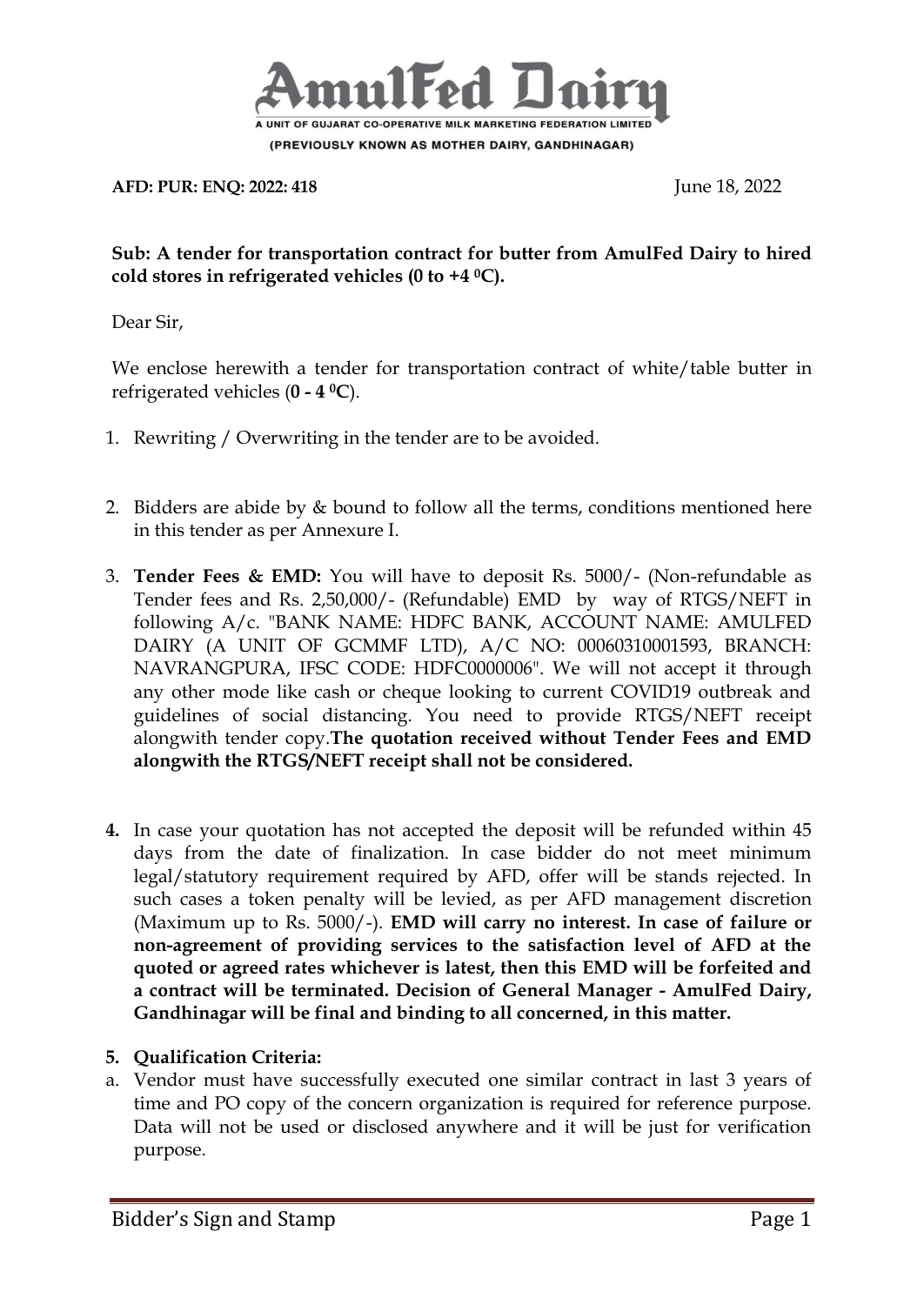- b. Vendor must have 3 owned vehicles and need RC book details of the same while submitting tenders. It will be verified at the time of comparison. The registered vehicles must not be older than 10 years from the date of registration.
- c. Vendor shall have valid FSSAI license.

## **6. Vendor Registration Form:**

- All the interested bidders have to participate in the inquiry through our purchase portal by registering your firm as a new vendor (if your firm already have registration in our PP, than you have to login to your account and request AFD to send RFQ).
- Interested bidders have to registered your firm in our Purchase portal . Website for our portal is as >>>: <http://afdpurchase.amul.in/>
- Click Below links for Guidelines : Guide for VRF - [Other than MANUFACTURERS](https://in-mum-m110.icewarpcloud.in/collaboration/#ticket=eJxNjMEOgjAQRL.GvaGlUNrLHgiKJ5WgeId2K0QFU8r,W24mM2.SSWaeKIyyvOcyVSYBi4dZrx.a,BKJsl6dHrqFIs7q2fnuDRorWP4mmsBhzJNMZoJJlQEhjJjzPBckUsmE3p,W0WwPdnaBj6YKjIODrn6grfRDN4U4F5e2Ksp72xyb2.5rLBhM4IVMEUuZlJp.VjQxZA__t&url=https%3A//amul.icewarpcloud.in/teamcha)
- Offer through mail/hardcopy are not accepted and stand for rejection, your competitive bids should be submitted through our online portal only.

## **Following documents shold be attached with Bid**

- 1. Memorandum of association/partnership deed
- 2. PAN No
- 3. GST No,
- 4. Registration copy of Bombay Shops and Establishment Act
- 5. Provident Fund No and Allotment date,
- 6. Professional Tax No,
- 7. Audited Income Tax return & a Turnover copy of last 3 financial years
- 8. Labour Licence Copy etc.
- 9. Purchase Order / Contract Copy and Work Experience certificate of similar kind of work from reputed organizations
- 7. Details of trucks like truck no., model, capacity, a copy of registration certificate (RC copy) should be furnished as and when required by us for all the vehicles you wish to offer for service to us.
- 8. The approximate requirement is for 10,000 MT of white/table butter for 12 months in flush season preferable from August 2022 to July 2023 which may extend depends upon procurement of milk and production of white/table butter. Same needs to bring back to AFD if not sell directly and hence dedicated vehicles will be required for this purpose.
- 9. All pages of tender including rate form must be signed & sealed by Bidders which are considered as your acceptance for all rates, terms & conditions mentioned in the tender.
- 10. No Guarantee is given for the selection of bid for the allocation of contract on the lowest rate basis. It would be purely merit-based and management discretion.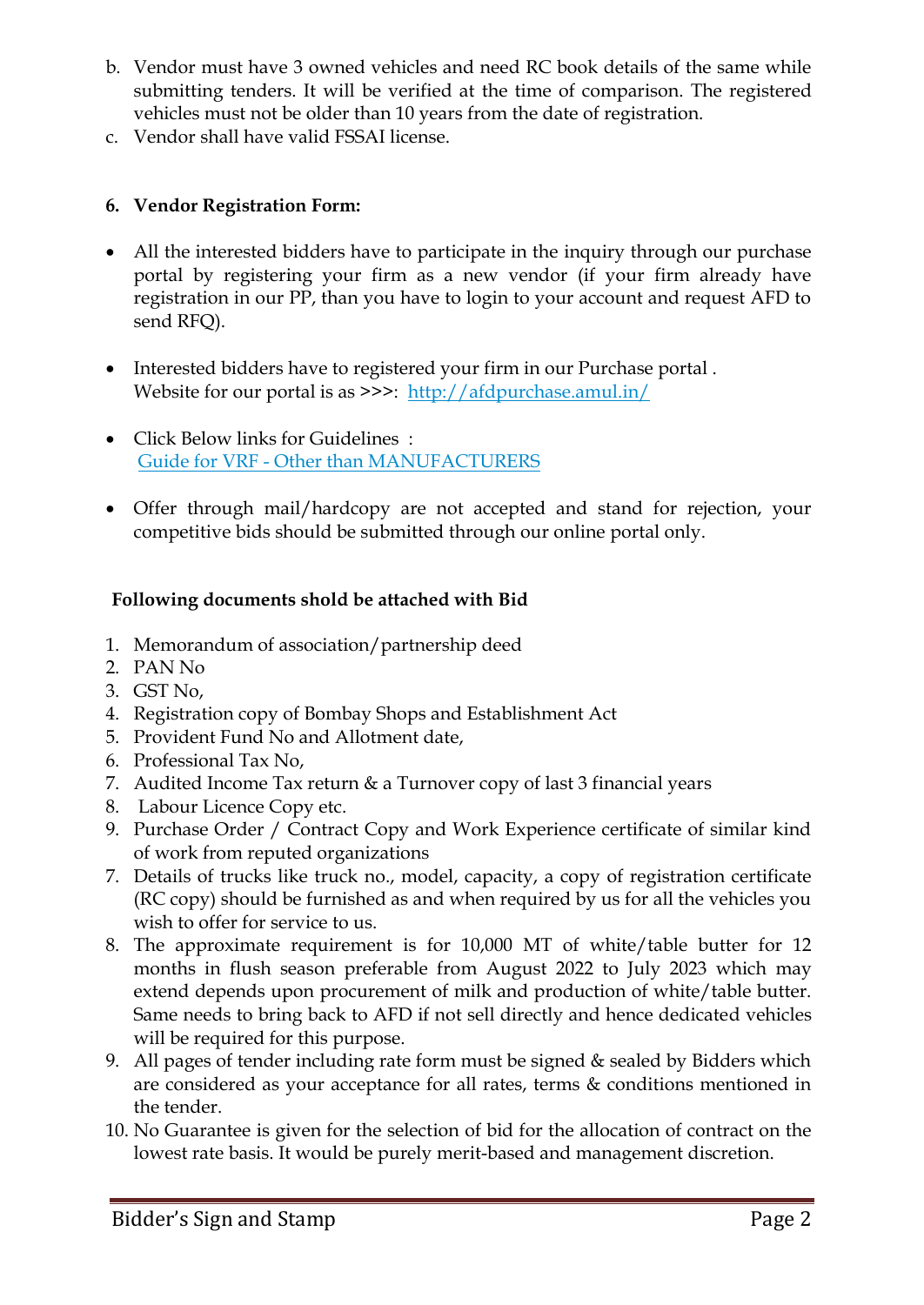- 11. No telephonic/personal follow up from your side will be entertained. Canvassing in any form may lead to disqualification straightway.
- 12. Last date for submission of tender: **05.00 p.m. : July 05, 2022**. The sealed covers must be superscribed with **"AFD: PUR: ENQ: 2022: 418"** addressed to General Manager, AmulFed Dairy, Gandhinagar, Near Indira Bridge, Village: Bhat, Dist: Gandhinagar-382 428.
- **13.** This inquiry contains 10 pages.

Thanking you.

Yours faithfully,

Purchase dept.

Encl: Annexure I : Terms and Conditions Annexure II : Rate Form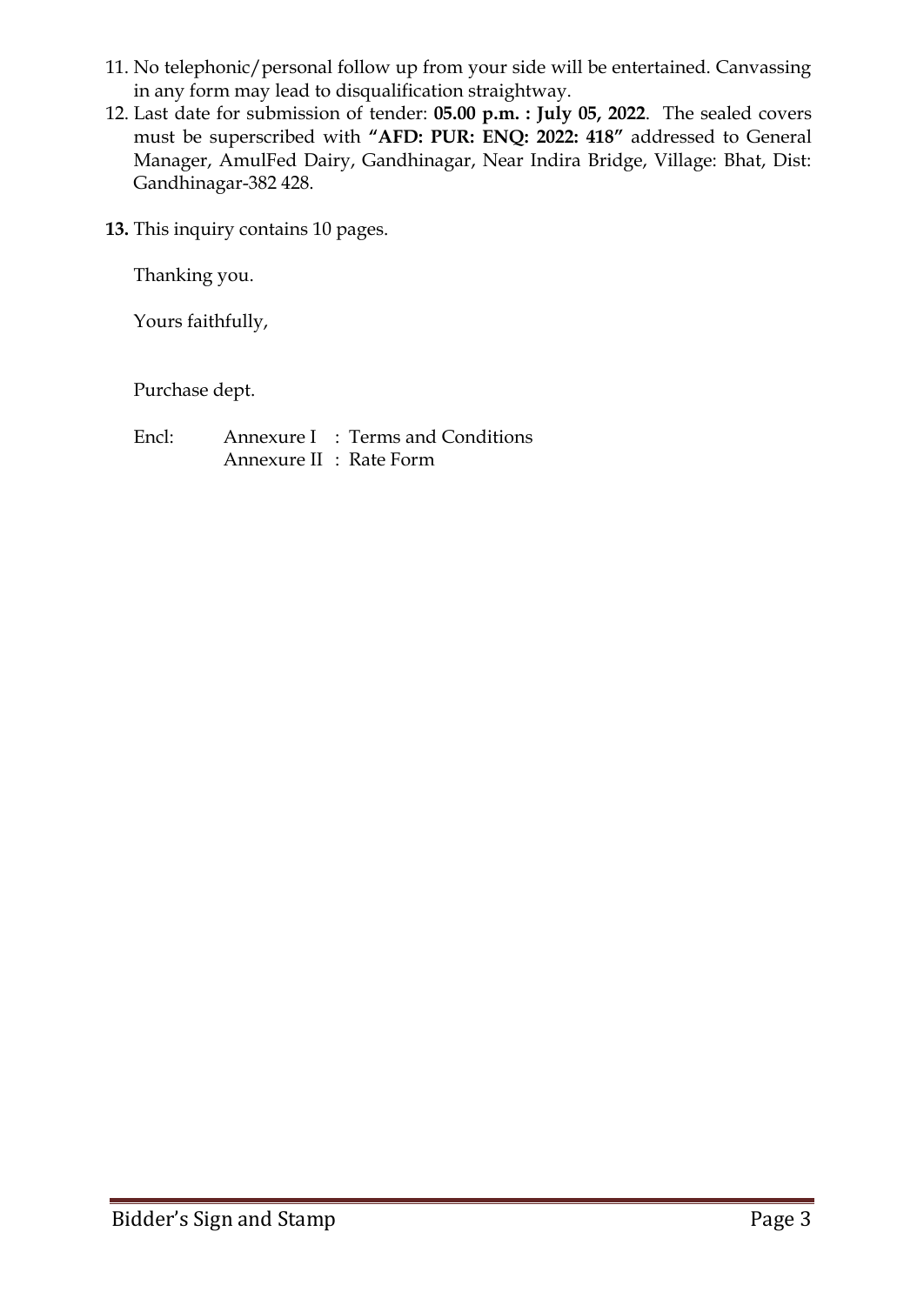# **ANNEXURE - I**

#### **TERMS AND CONDITIONS FOR TRANSPORTATION OF BUTTER:-**

- 1. This inquiry is issued for transportation of white/table butter from AmulFed Dairy, Gandhinagar to hired cold stores in the nearby vicinity of the refrigerated vehicle at a temperature of 0 to  $+4$  °C.
- 2. This contract will remain valid from **01/08/2022 to 31/07/2023**, but its duration can be extended as per AmulFed dairy's requirement, maximum up to 3 months.
- 3. Scope of this contract is to provide refrigerated trucks having refrigeration plant to be working on diesel or electricity and having properly enclosed insulated body, clean and hygienic internal conditions, flat bad without any edge/dent which can damage product, PUC certified vehicles to transfer White/Table butter duly packed in 20 Kg Bulk pack or consumer packs of various pack size. Upon verification of the same, QA and User dept will provide clearance for utilization for the vehicles.
- 4. AMULFED DAIRY will give payment as per weight mentioned in RC book only and payment will not be made for additional product transported than approved Net Vehicle Capacity as per RC book (Gross Vehicle Weight – Unladen weight). Moreover, in case of confusion, the latest RTO rules will be considered final upon submitting valid documentary proof.
- 5. QA and User dept might suggest necessary changes to address open points which may cause damage to product and transporter needs to address the same within a week time. In extreme case, QA and User dept will reject vehicle and transporter has to provide a new vehicle for transportation.
- 6. AmulFed Dairy can provide timely instruction for maintenance, cleaning or any specific requirement related to product hygiene.
- 7. The approximate requirement is for 10000 MT of white/table butter for 12 months in flush season preferable from August 2022 to July 2023 which may extend depends upon procurement of milk and production of white/table butter.
- 8. We may tentatively store 700 MT in Aug 22, 900 MT in Sep 22, 1000 MT in Oct 22, 1000 MT in Nov 22, 1200 MT in Dec 22, 1200 MT in Jan 23, 1000 MT in Feb 23, 800 MT in Mar 23, 600 MT in Apr 23, 500 MT in May 23, 600 MT in June 23 and 600 MT in July 23. In lean season starting from May quantity may be reduced and return from cold store to AmulFed Dairy will start. It's a projection and not confirms quantity. Please don't consider it as a Min. commitment quantity. It may vary depending on the amount of milk received. AmulFed Dairy is liable to pay charges as per actual quantity transferred at the cold store.
- 9. All vehicles to be offered should be totally insured and as per Govt. rules & regulations if any duty/ fee/tax is payable then it is the sole responsibility of cold store owner to observe and clear all formalities from appropriate and competent Government Authorities.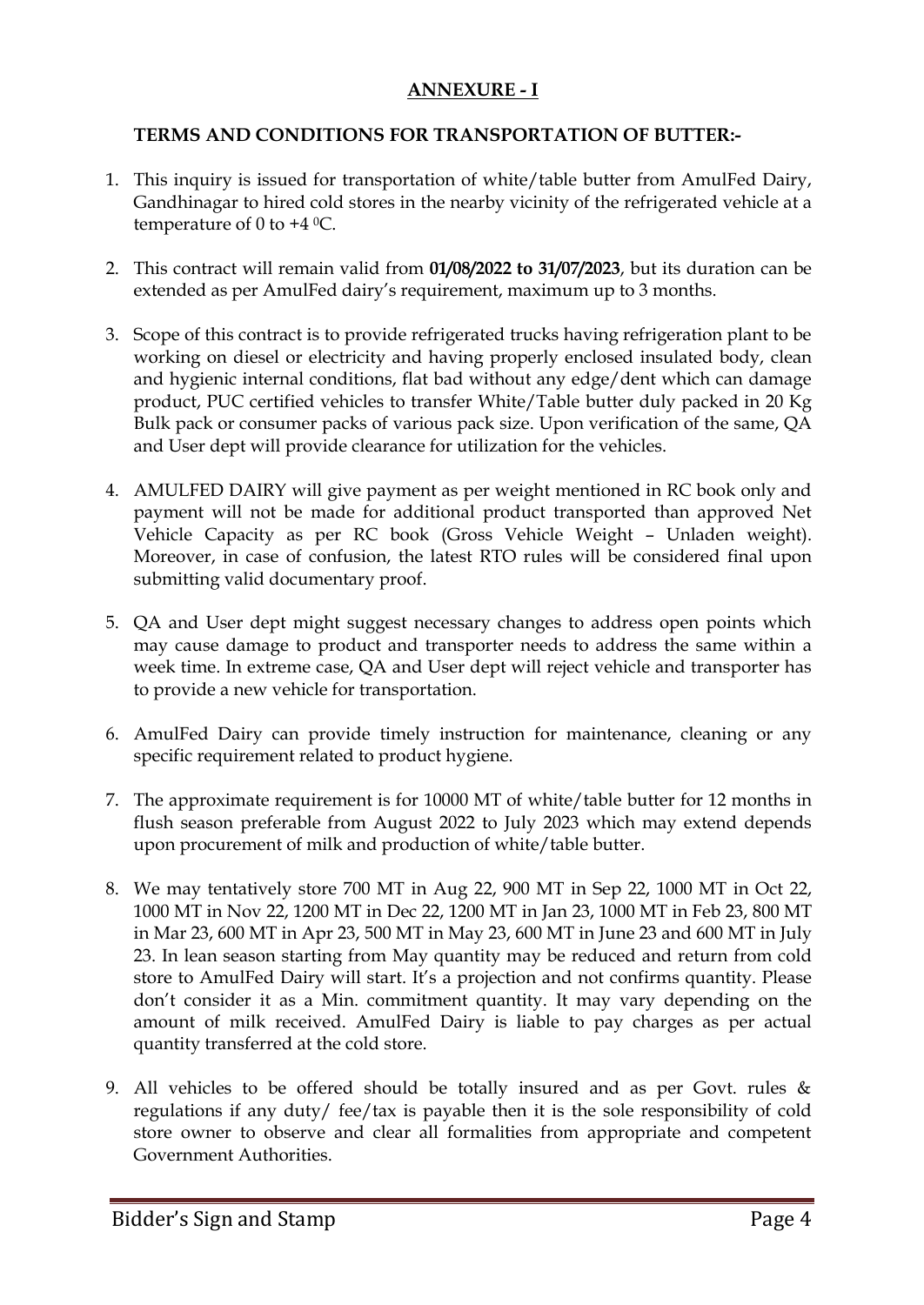- 10. All vehicles should be PUC certified and environment-friendly as AmulFed Dairy is ISO-9001: 2015, ISO – 14001: 2015, ISO – 22000:2015, FSSC 22000 V5.1 –ISO TS 22002- 1:2009 (Food) and additional FSSC 22000 version 5.1 requirements certified unit. In the interest of the sustainable environment, we urge you to deploy eco-friendly trucks. Bidders abide to submit valid PUC certificates for all vehicles deployed twice in a year. Once upon deployment of the vehicle when the contract was given and once in the month of January 2022. Further, all drivers/labours/representatives of bidder have to provide valid ID proof and get a gate pass from the AFD security office. They are also abiding to make daily in and out punch for proper attendance and access control to fulfil the requirement of FSSC 22000 version 5.1.
- 11. You shall ensure to provide refrigerated vehicles to lift approx 80 MT butter every day from AMULFED DAIRY to cold store until and unless the communication was given to you from AMULFED DAIRY not to provide a vehicle for a specific reason.
- 12. AmulFed Dairy will load butter at the temperature of +7 to +15 C as we are directly providing butter from Production dept. However, the transporter has to provide 0 to +04 C temperatures before loading of butter. Thereafter, AMULFED DAIRY will load the vehicle.
- 13. You shall ensure that refrigeration plant shall be in working condition and temperature of white/table butter to be transferred shall be below  $+4$  °C at any point of time.
- 14. You shall ensure the white/table butter transportation temperature from AMULFED DAIRY to Cold Storage must not increase than +4 °C. It shall be below +4 °C.
- 15. There shall be no temperature deviation ON POSITIVE SIDE of the product from AMULFED DAIRY to Cold Storage.
- 16. Cold storage shall ensure to keep a record of unloading temperature of butter every day and record of the same shall be ready for presentation as and when required by AmulFed Dairy, Gandhinagar. The same record to be kept by the bidder as well and same shall be ready for presentation as and when required by AmulFed Dairy, Gandhinagar.
- 17. In case of any break down of the vehicle, Transporter shall inform to AMULFED DAIRY officials without fail within 4 hrs of breakdown. Moreover, the transporter has to make necessary arrangements to transport the product safely from the breakdown place to destination without damage to the product as well as any temperature deviation. If it is reported that the product got damaged/ deteriorated due to temperature deviation, the transporter needs to pay for the same.
- 18. It is transporter's responsibility to collect 'material received receipt' from the consignee. Based on this receipt only, transporters' bills payment will be made. The transporter must have to maintain LR book for all transaction.
- 19. Billing for Transportation charges of White/Table butter from AmulFed Dairy, Gandhinagar to Cold Storage in the refrigerated vehicle (0 to  $+4$  °C temperature) shall be raised on fortnight basis along with LR details and our stock transfer details.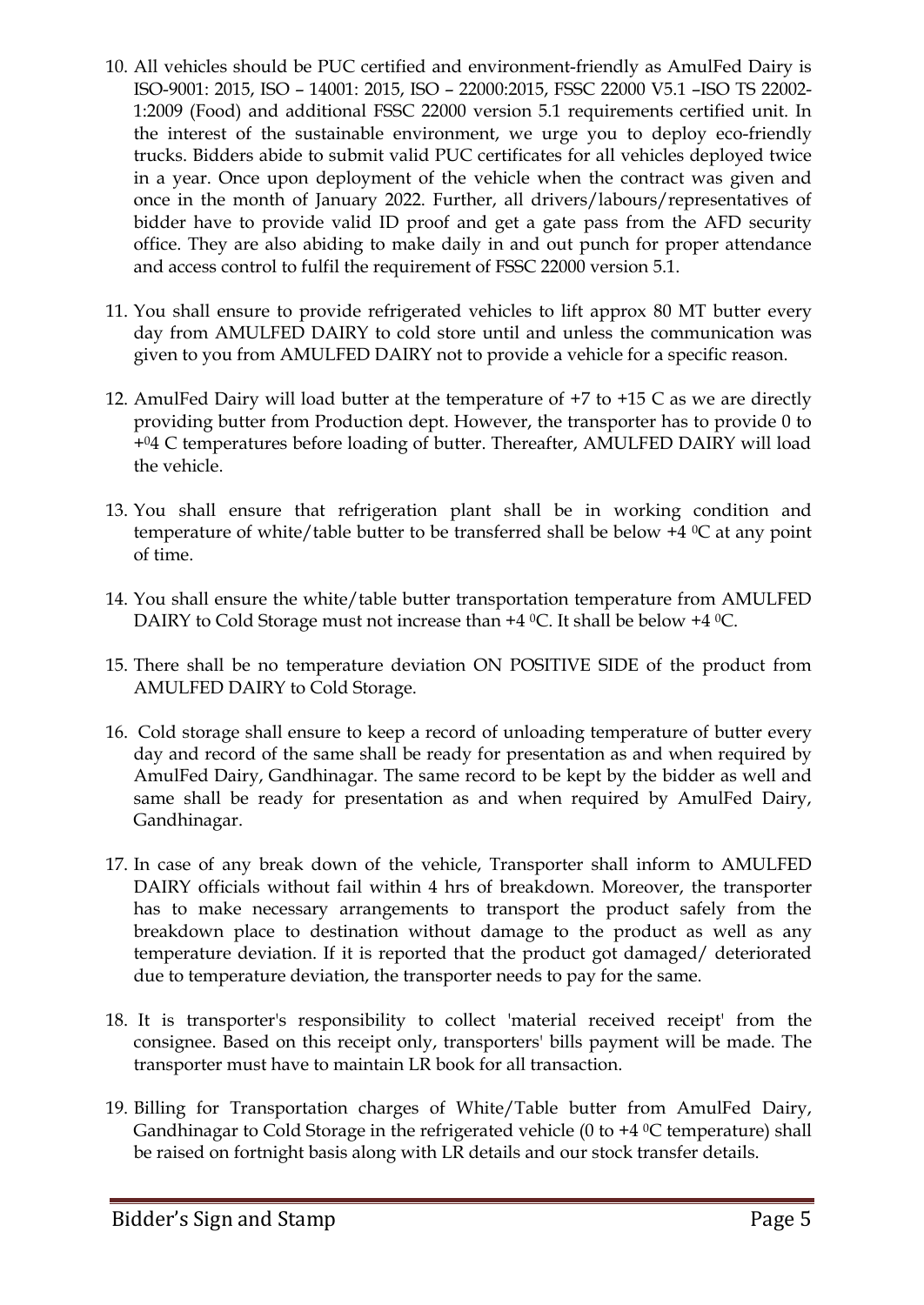- 20. All trucks to be supplied should be totally insured and as per RTO rules & regulations if any duty/ fee/tax/toll tax/road tax is payable then it is the sole responsibility of transporter/ contractor to observe and clear all formalities.
- 21. For any accident, transporter or contractor is responsible. Any Material / Vehicle / Life will be to transporter's account in case of an accident. Material/butter box if damaged due to the accident then actual damage cost plus Rs.5000/- per accident as fine will be recovered from transporter/ contractor either by direct payment or from the security deposit or from monthly bills. In case of an accident, transporter/contractor have to inform AmulFed Dairy Authorities immediately.
- 22. Delivery of material to consignees must be in time without any delay and without damage. AmulFed Dairy shall recover the total cost for damage as certified by its officials as penalty per such incident from transporter/contractor.
- 23. It is transporter's responsibility to deliver the given material to the consignee without any wastage/damage /theft/ shortage and violation of this condition will be recovered from your Invoice as certified by AmulFed Dairy officials per such matter/event from transporter/ contractor.
- 24. If transporter cannot provide vehicles as per AmulFed Dairy's requirement then we will recover the total cost for making  $&$  using the alternate arrangement as certified by AmulFed Dairy.
- 25. If a vehicle becomes immovable on road in transit then the alternate arrangement is to be done by contractor/ transporter.
- 26. The transporter has to provide the mobile facility to drivers and provide that mobile no too concerned AMULFED DAIRY authority. For day to day operation, the transporter has to take instructions from AGM – Butter/Ice-cream dispatch department.
- 27. Rates given by you is considered to be inclusive of transport charges, all taxes, waiting for a charge per trip from AmulFed Dairy to consignee destination(s), drivers/ cleaners' salary - allowances- fuel (diesel), oil, truck maintenance, any govt./private levies etc. It is inclusive of all and AMULFED DAIRY is not liable to pay anything extra than abovementioned rates except GST as GST is extra at actual if applicable.
- 28. You have to give complete details of the truck to be supplied by you for transportation work and if dairy/transporter finds any need of releasing any truck from contract/ order/agreement both parties have to inform 15 days in advance to each other in such case.
- 29. Price basis will be considered as per **Rs/MT** (Net weight) basis. Payment of the bills will be based on the net weight of butter transported on a fixed basis (& not based on kilometres). Net weight will be considered for the payment purpose.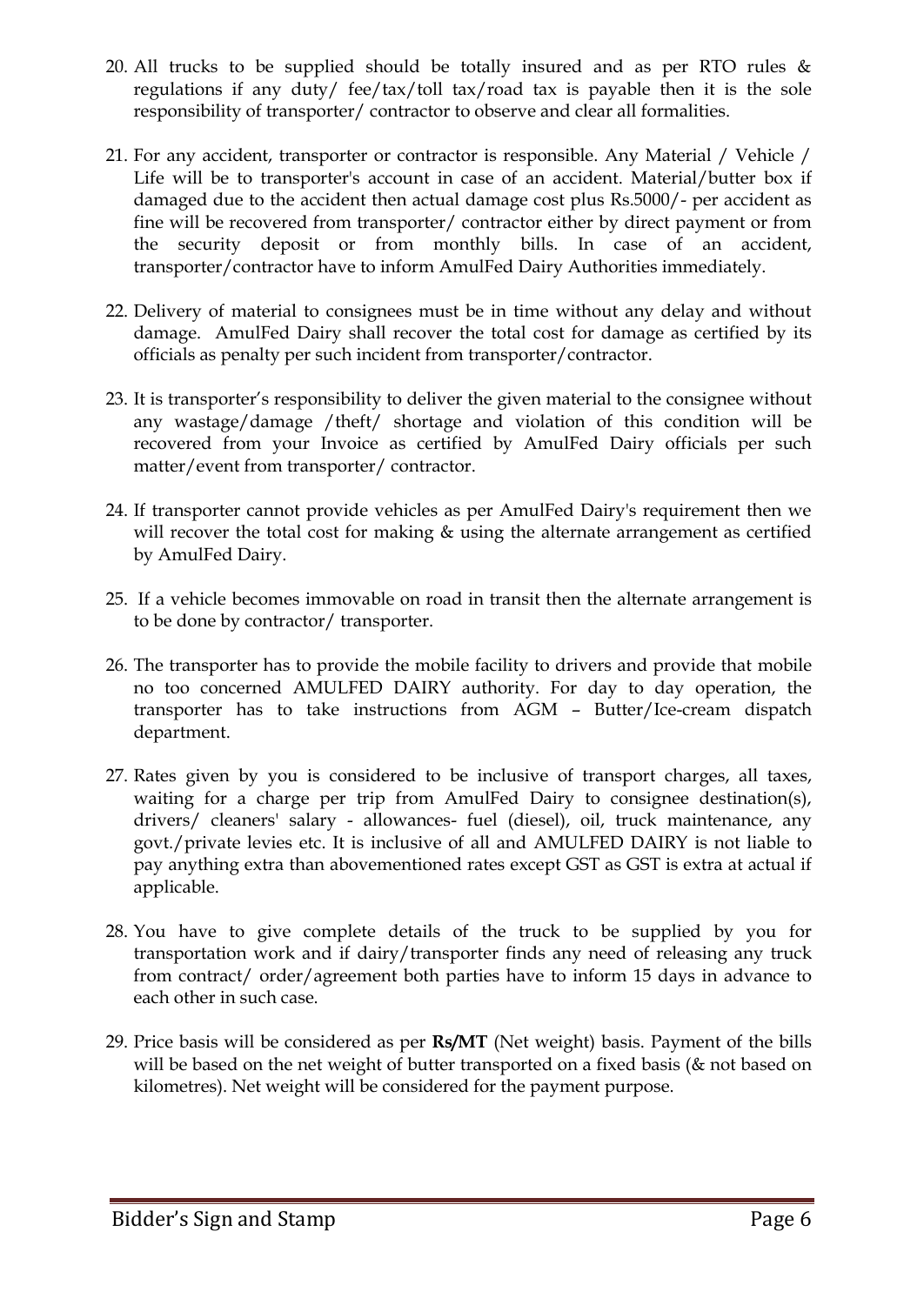- 30. If an extreme case, it is required for calculating Price increase/decrease in Per Trip charges at the time of fuel price increase/decrease after date of contract /order/ agreement are to be calculated on the basis of kilometer in tender plus taking 4.0 km/ liter as average for 10MT and above capacity vehicles to be supplied. Due to the daily change in diesel prices, it will be reviewed on every 1st of every month and this clause is applicable as there is a change in fuel rates higher/lower than Rs 2/Liter from the date of finalized the contract/ last price revision date. For consideration of Diesel price change, we will follow rates mentioned in the IOC website for Gujarat State Civil Supplies (GSCS), Gandhinagar location. The website address is **<https://associates.indianoil.co.in/PumpLocator/districtWiseRO.jsp>**
- 31. The truck should be clean & well maintained in such a way that it will not affect the quality /quantity of butter box.
- 32. A truck driver has to keep a log book for trip numbers calculation.
- 33. All deputed vehicles should have data logger facility (For temperature) and the same needs to be submitted on request for verification purpose
- 34. Bidder/contractor has to give in writing complete details like name & addresses of his representatives/ drivers/cleaners/labours etc. and also he has to inform in writing if any of them is getting changed.
- 35. Any of your representatives should not be suffering / carrying from any contagious disease(s). Violation of this will attract removal of such person from dairy premises plus Rs.750/- + applicable GST as fine per such occurrence.
- 36. Chewing of Tobacco, Smoking, Drinking of Alcoholic beverages and use of any such products are totally prohibited in premises of AmulFed Dairy. Violation of this will attract a penalty of Rs. 5000/- + applicable GST per occurrence and leading to permanent no entry to the driver, cleaner or any of your representatives identified doing so.
- 37. On the outer side of the trucks, if painting & advertising for dairy has to be done the expenses shall be borne by dairy.
- 38. Improper behaviour with dairy staff / refusing for material transportation and/or loading/ no identification with your representative(s) / stealing material / helping in theft of material : all these types of wrongdoing(s) if comes into knowledge of dairy authorities will attract immediate penalty of Rs.750/- to Rs.1250/- + applicable GST in cash plus recovery of damaged /wastage caused due to such happenings.
- 39. You will be responsible to observe formalities required to be completed at the concerned check post and ensure that there is no default. If there is any default represented by govt. authorities towards payment/completion of formalities, you shall be entirely responsible. Any amount leviable in this respect shall have to be borne by you.
- 40. The contractor has to coordinate with Ice-cream/butter dispatch In-charge for day to day activities and reporting.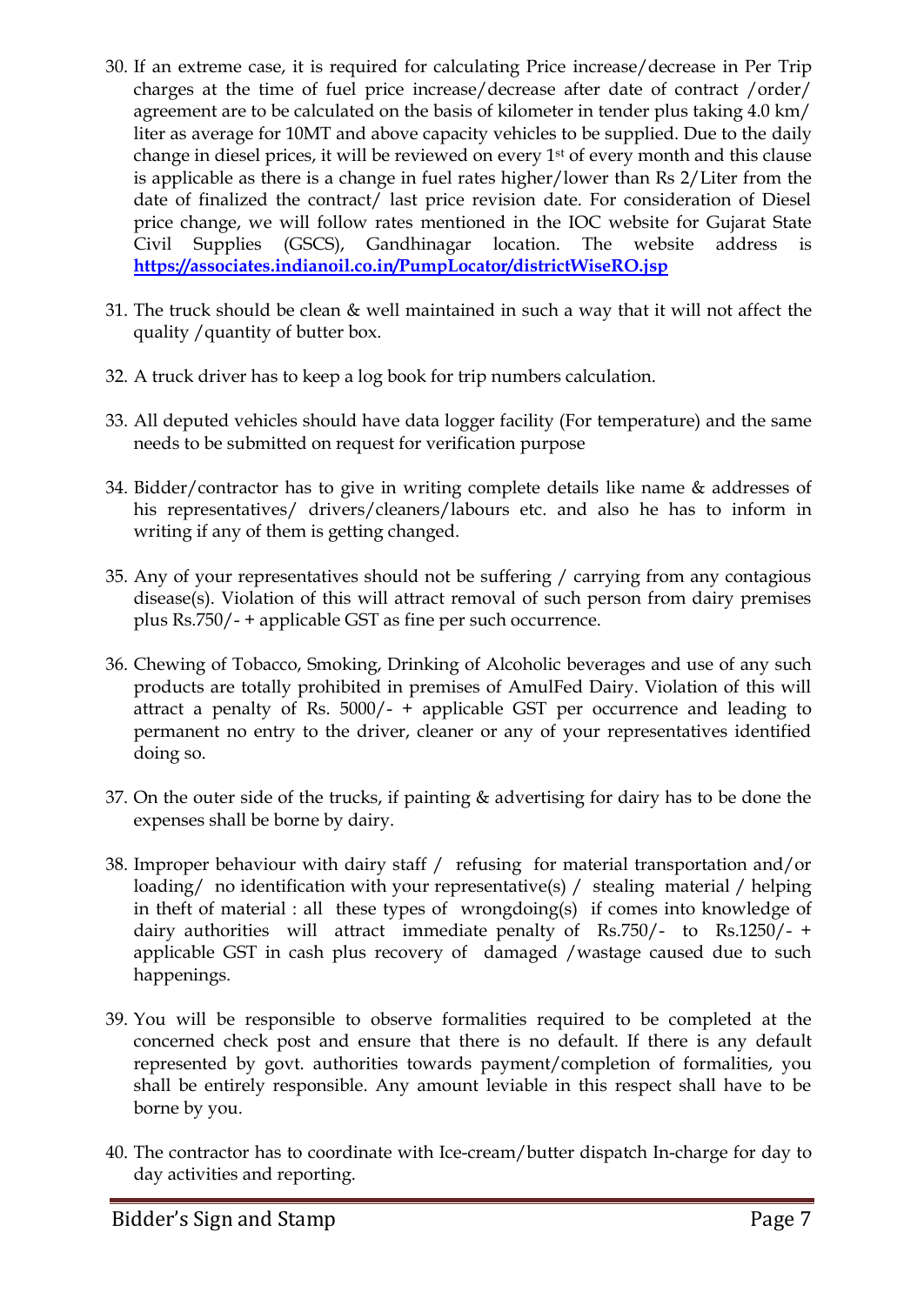- 41. Product insurance is taken care of by AMULFED DAIRY, however, the bidder has to take vehicle insurance and submit a copy of the same to AmulFed Dairy within 10 days from awarding a contract by AmulFed Dairy.
- 42. For any shortages in material reported by cold-store owner / AmulFed Dairy official, an equivalent amount shall be deducted from the Cold Storage's bill along with token penalty + applicable GST as deemed fit by management.
- 43. It would be the responsibility of the bidder to ensure that the quality of Material remains unadulterated during transportation. If at any point of time, AmulFed Dairy finds that the transporter has indulged in any activity resulting in deterioration in the quality or quantity of material, AmulFed Dairy may cancel the contract with immediate effect/ initiate legal actions against the bidder / ask the bidder to make the payment for the equivalent amount of the quantity of material, in question.
- 44. AmulFed Dairy can terminate the contract without showing any reason
- 45. All legal formalities or govt. procedures concerning transportation/RTO runes should be fulfilled by bidder so that AmulFed Dairy's goods would not be confiscated by any authorities for any rule violation by you. All charges/fees for this should be borne by you.
- 46. In any matter (s) like deciding penalty (fine) / deciding cost of damaged (wastage) made/inferring the meaning of any term (condition) of tender, the decision of AmulFed Dairy's General Manager will be final and binding to Bidder and cannot be challenged into the court of law.
- 47. If at any stage, AmulFed Dairy finds that Bidder has not followed or has violated any of the tender/agreement terms/conditions then AmulFed Dairy will have right to terminate the complete work order/agreement without giving any prior notice.
- 48. In case of any dispute, the decision of General Manager of AMULFED DAIRY will be considered as final and binding to both parties. General Manager, AmulFed Dairy reserves the rights to cancel/ terminate the contract, even after awarding of the contract, without assigning any reason & same shall be binding to the contractor.
- 49. Management reserves the rights to accept or reject the any / all offers submitted by bidders, without assigning any reasons. Management decision in these regards would be considered as final and no complaints will be entertained.
- 50. **EMD:** It shall be mentioned in point no 3 in page 1.

**Security Deposit:** In case your quotation is accepted and converted into the work order, you will have to deposit an additional Rs. 300000 by the way of RTGS/NEFT in following A/c. "BANK NAME: HDFC BANK, ACCOUNT NAME: AMULFED DAIRY (A UNIT OF GCMMF LTD), A/C NO: 00060310001593, BRANCH: NAVRANGPURA, IFSC CODE: HDFC0000006". This will earn no interest. SD arrange within a period of 10 days from the date of receipt of intimation from us. It will return after the successful completion of your work order.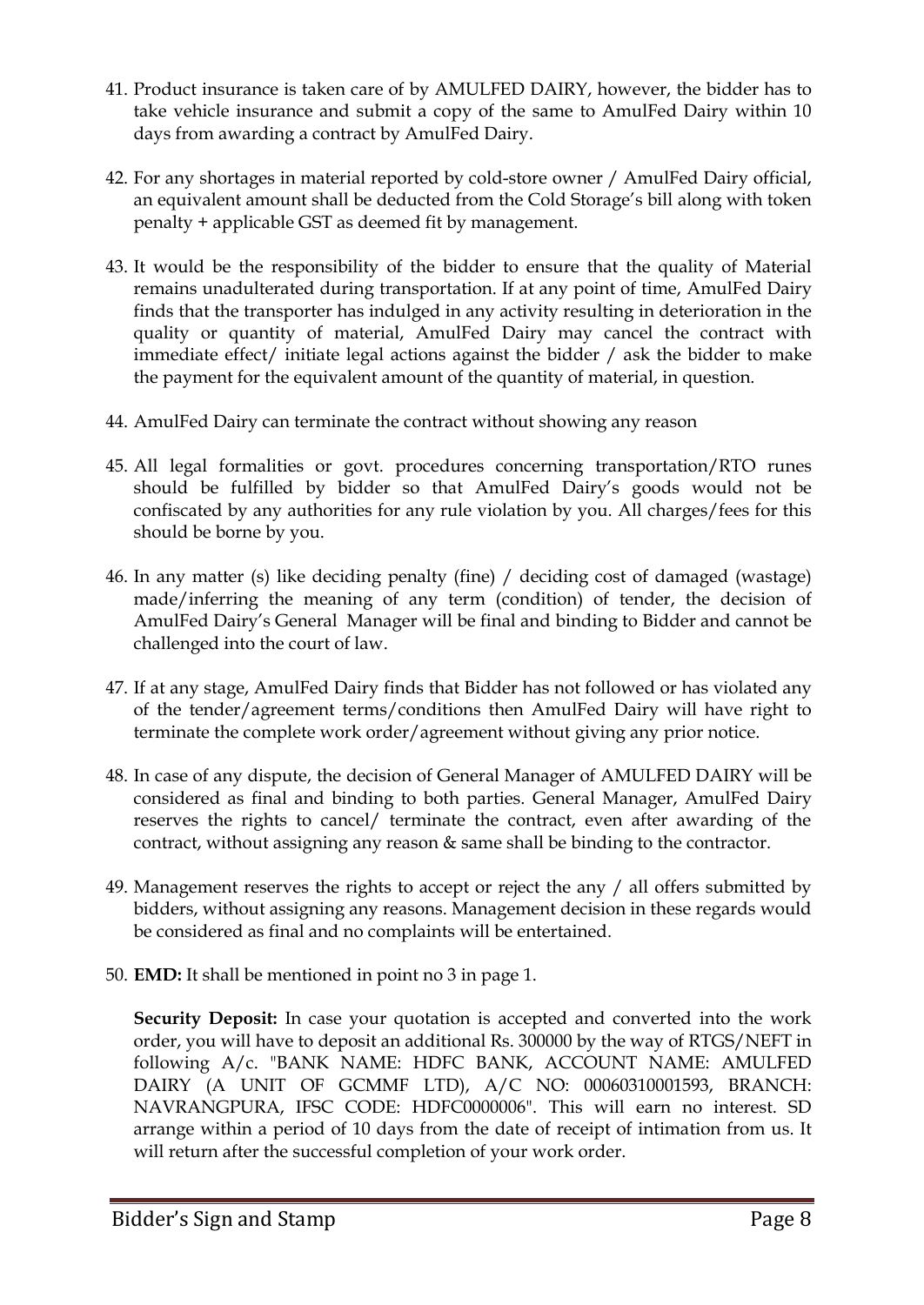If at any stage, AmulFed Dairy finds that bidder has not followed or has violated any of the tender/agreement terms/conditions then AmulFed Dairy will revoke given bank guarantee and will have all rights to recover damage cost plus penalty charges which again shall be decided by AmulFed Dairy authorities only. Further, in this case, AmulFed Dairy will have the right to stop transportation work or to terminate the complete work order/agreement without giving any prior notice.

Both EMD and Security Deposit can also be submitted in the form of Bank Guarantee as well. In this case, the validity of bank guarantee towards EMD and Security Deposit shall be 31.07.2022 and 30.09.2022 respectively. Bank guarantee towards EMD shall be returned to unsuccessful bidder within 45 days from the finalization of the contract. Whereas bank guarantees towards EMD and SD of successful bidder shall be returned on successful completion of contract considering all legal/PO/Tender/AMULFED DAIRY guidelines compliance. AmulFed Dairy reserves rights to deduct the amount if found any violation in abovementioned areas.

- 51. If the truck is required to make 2/3 point delivery, then freight of longest distance will be considered.
- 52. We allow variation of  $+/- 30$  kg. for 10 MT product in weight will be allowed by AMULFED DAIRY. For more capacity trucks, a variation on a pro-rata basis shall be considered. (i.e. for 15 MT - 45 kgs, for 20 MT - 60 kg etc.) Beyond this variation, the proportionate deduction will be made for the shortfall quantity.
- 53. Bidder cannot refuse to provide material in any case or cannot hold the material supply in any case as AmulFed Dairy has sole ownership of material transported in vehicle and such activity of bidder affect operation of AmulFed Dairy. If such incidence will be reported, then penalty + applicable GST will be levied on Bidder which may be deemed fit by management and will be deducted from amount payable to Coldstore owner. In extreme case, AmulFed Dairy may go for legal action if matter is not resolved on mutual agreed basis.

I, the undersigned is agreeing with and accepting above mentioned terms  $\&$ conditions.

\_\_\_\_\_\_\_\_\_\_\_\_\_\_\_\_\_\_\_\_\_\_\_\_\_\_\_\_\_\_\_\_\_\_\_\_\_\_\_\_\_\_\_\_\_\_\_\_\_\_\_\_\_\_\_\_\_\_\_\_\_\_\_\_\_\_\_\_\_\_\_\_\_\_\_\_

Bidder's Sign & Name Company Seal

Name of Bidder Date: